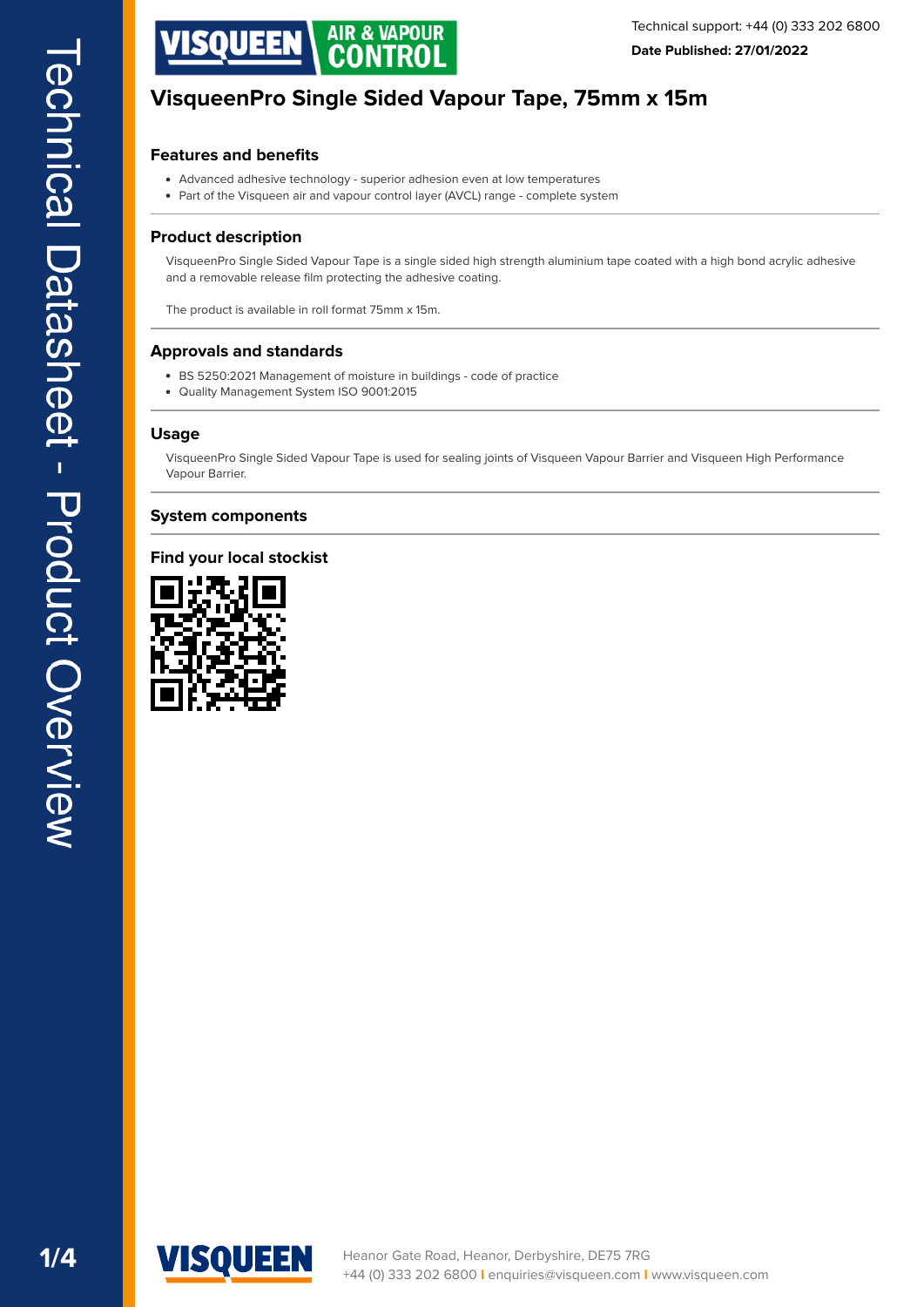

### **Storage and handling**

Store in warm, dry and clean environment in its original packaging. The tape should not be exposed to long periods of ultraviolet light.

Care should be taken when handling the product in line with current manual handling regulations.

#### **Preparation**

The Visqueen Vapour Barrier or Visqueen High Performance Vapour Barrier should be clean, dry and free from contamination such as dust.

The tape can be cut with a sharp retractable safety knife or robust scissors.

### **Installation**

All joints in the Visqueen Vapour Barrier or Visqueen High Performance Vapour Barrier should be lapped by a minimum of 75mm and sealed with VisqueenPro Single Sided Vapour Tape.

When using the tape, apply equidistant over the barrier lap area. Apply pressure to the jointed area to ensure adhesion. Once the tape is applied, the completed lap should be well rollered with frm pressure to ensure a completely sealed joint has been formed and continuity with the adjacent sheet has been achieved.

To aid formation laps should be made over a solid substrate.

#### **Usable temperature range**

It is recommended that VisqueenPro Single Sided Vapour Tape should be installed above 5°C.

#### **Additional information**

Care should be taken to prevent the AVCL from becoming punctured, stretched or displaced when installing plasterboard or other construction board over the installed AVCL.

For additional detailing information, contact Visqueen Technical Services +44 (0) 333 202 6800.

The information in this datasheet was correct at the time of publication. It is the user's responsibility to obtain the latest version of the datasheet as it is updated on a regular basis. The information contained in the latest datasheet supersedes all previously published editions.

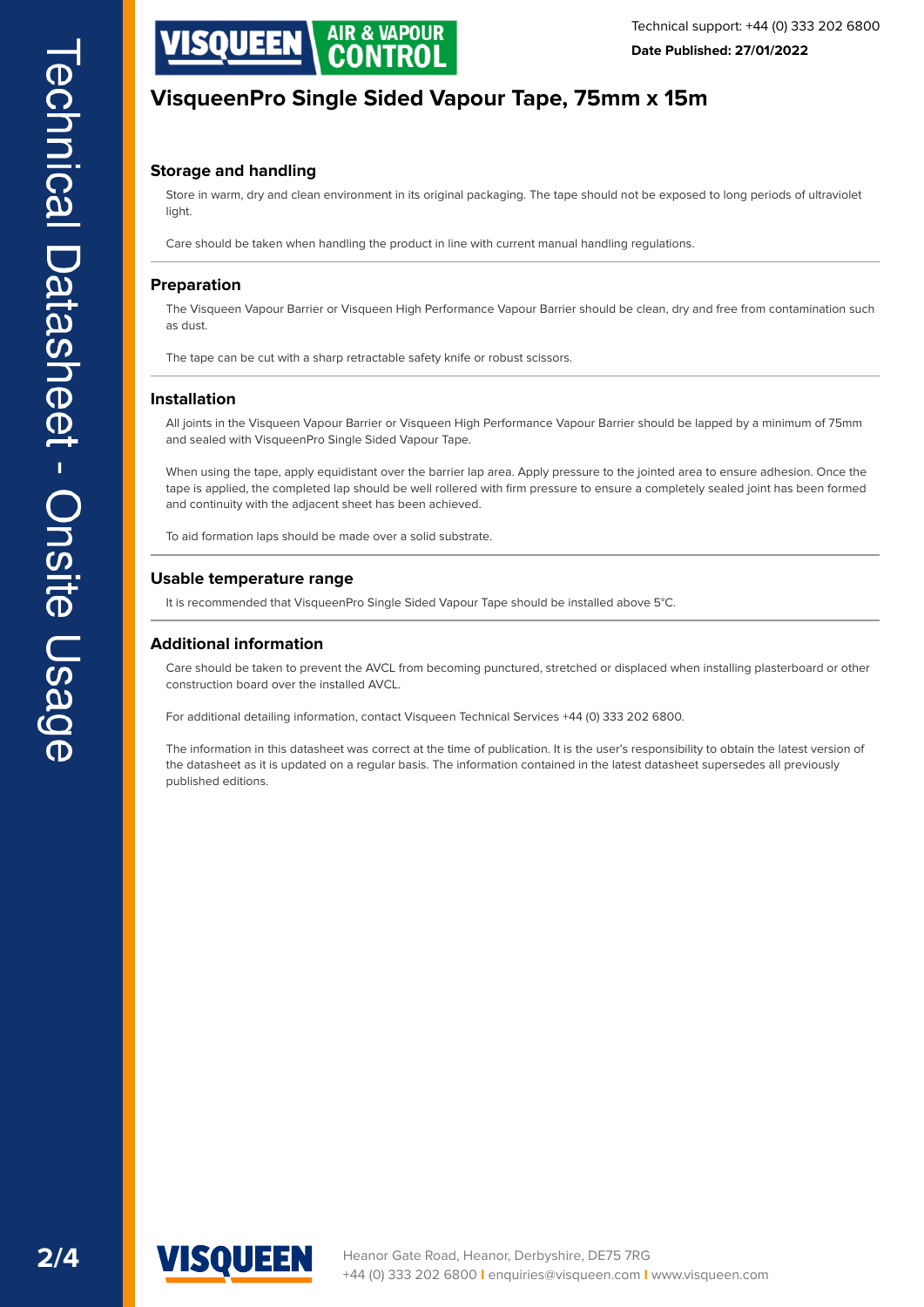

|  | Property                      | Value          |
|--|-------------------------------|----------------|
|  | Roll dimensions               | 75mm x 15m     |
|  | Application temperature range | ∣ 5°C to 40°C. |

## **Health and safety information**

Refer to the VisqueenPro Single Sided Vapour Tape material safety datasheet (MSDS).